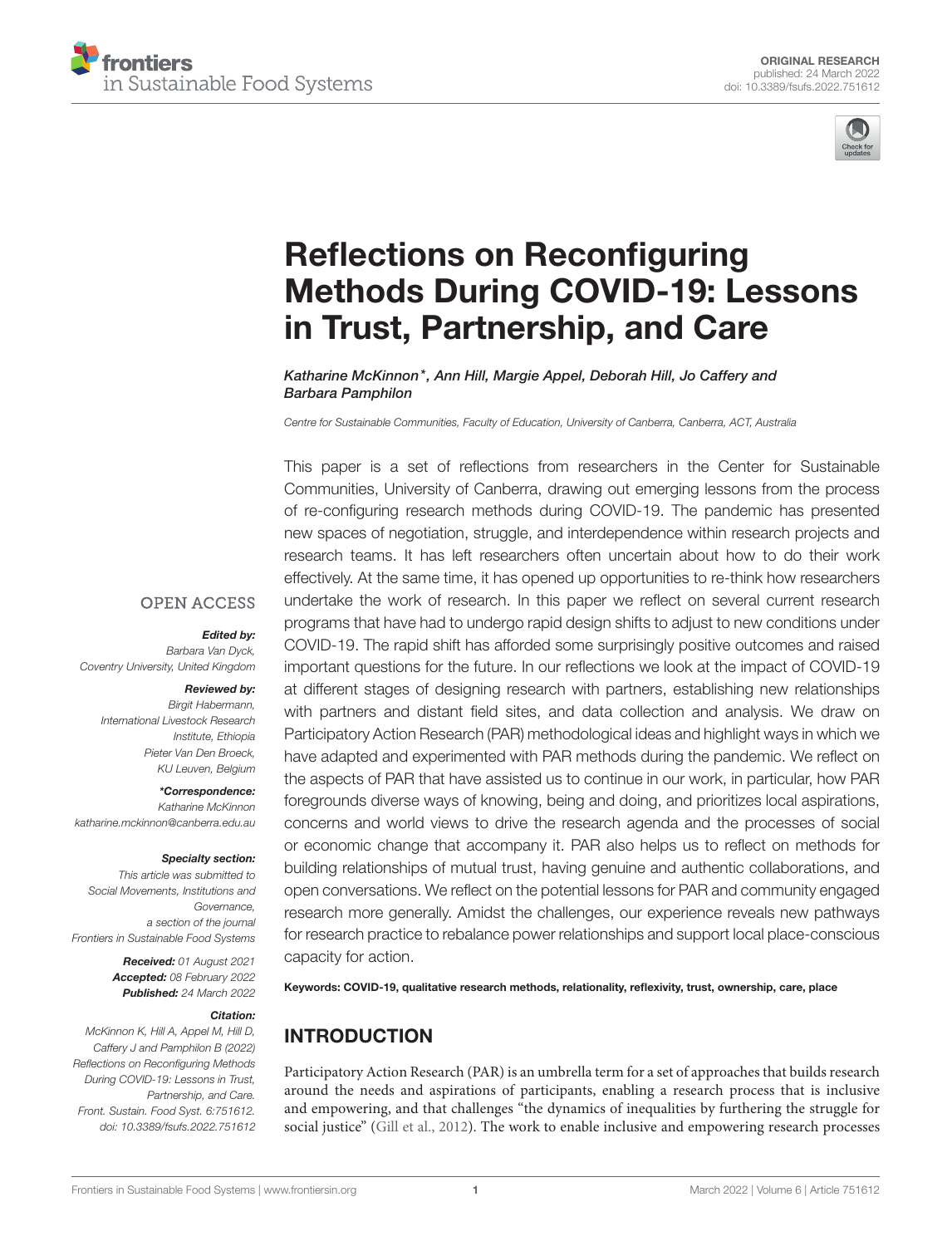is far from simple, and, as we discuss below, requires continued effort to reflect on methods—interrogating assumptions, questioning power imbalances inherent to the research process, and engaging reflexively. This paper is the product of one such process of methodological reflection that was imposed by the travel bans and lockdowns associated with the COVID-19 pandemic in 2020 and 2021. The rapid shifts required to allow research projects to continue and our international partnerships to be maintained have enabled new insights into ways our projects had been falling short of our intentions to be inclusive and empowering. Through a series of reflections on the projects we were in the midst of when the pandemic hit, we explore the question of what can be learned about PAR from the experience of rapidly adapting our methods as required by COVID-19 lockdowns.

Time spent in the field has been a core element of our methods in the past, with stints of fieldwork being relied upon not only to gather data but to build relationships, enable co-design of projects, and develop mutual understanding. However, COVID-19 forced us to reconsider our reliance on face-to-face fieldwork. In early 2020, as COVID-19 first began to appear in the news all the authors of this paper were engaged in ongoing research programs that had been designed to be undertaken through field-based research, in partnership and close collaboration with stakeholders in a range of Asia-Pacific communities: Laos, the Philippines, Papua New Guinea (PNG), Solomon Islands and Australia. Katharine, for example, was on one such trip to Laos in January 2020 when COVID-19 first began to appear in the news. As is typical of such fieldwork trips, her work was squeezed into a 2-week period between family commitments at home and the commencement of the teaching semester. It was her third such visit to northern Laos, and followed a long chain of email communications, WhatsApp messaging, and exchange of documentation, all leading to the intense period of time during which the Australia-based and Laos-based team members would be face-to-face, conducting workshops and training sessions at communities in the mountains. While regular communications between visits were important, the feeling in the team was that neither the collaborative partnership between Australian and Laos team members, or the workshops themselves, would be possible without the interpersonal relationships and exchange that were cultivated during time spent together. The opportunity to be together, sharing not only the purposeful work time but also sharing "down time": delicious meals, taking walks, and squeezing together into 4WD cars for long and uncomfortable road journeys, all contributed to a sense of connection, mutual trust and respect. Strong relationships built through these periods of fieldwork had been essential for sustaining the research. As the COVID-19 pandemic took hold and Australia closed its borders to almost all international travel, it was clear that a different way of working had to be found for this type of project.

As we were forced to shift our research practice to a "remote research" format, we were unsure if PAR could be conducted remotely and still enable diverse ways of knowing, being and doing to come to the fore. We were uncertain if the relational approach that underpinned our work could be maintained effectively while we were physically absent from people and places. Being together through purposeful research activities and the informal shared "down time" was what we relied upon to enable meaningful conversations to take place, relationships to develop, and ensure projects were oriented to local aspirations, concerns and world views. Building relationships of mutual trust, having genuine and authentic collaborations, and open conversations were integral to the approach, especially given that a desire to build research around the needs and aspirations of participants does not mean that the process unfolds smoothly—it rarely does.

The shift to remote research process has taught us about different ways to build and maintain research relationships. It provided new opportunities through which to learn about strengthening self-reflexive practice and disrupting the relations of power so often embedded in the research process. For us, this highlights further opportunities to extend what [Lauzon](#page-9-1) [\(2013\)](#page-9-1) identifies as the opportunity for basing development work with farmers on intimate, empathic and connected relationships rather than didactic information transfer. [Lauzon](#page-9-1) [\(2013\)](#page-9-1) challenges us to consider how "we, as professionals who aspire to work with others and to assist them in living full and rich lives must also enter into intimacy—intimacy with the people and contexts in which we work—and do so with an openness and freedom where we are willing to be changed too." In this paper, our reflections on the ways we adapted research methods during the COVID-19 lockdowns highlight experimentation with ways to achieve such intimacy in spite of distance, and offer some hopeful insights.

In the paper we discuss four projects, in each outlining the adaptations to method that were attempted and the lessons learned. In these sections each project leader presents a COVID-19 research "moment in time" that challenged and then deepened her PAR practice and relationship with the in-country researchers/participants. First, however, we collectively situate ourselves and our research in relation to the range of approaches and methods that come under the umbrella of PAR.

# SITUATING OURSELVES, SITUATING PAR

We are researchers located in the Center for Sustainable Communities at the University of Canberra, Australia. Our common interest is in understanding and supporting processes of community learning and transformation, whether it is with farming families in Melanesia, urban gardeners in the Philippines, or the teaching and learning we do with students. Our disciplinary backgrounds are broad: from adult learning and education (Barbara and Margie) to human geography (Ann and Katharine) and linguistics (Deborah and Jo). However, we share a privileged position in the Australian context, as white women with (fairly) secure employment in the university sector. The privilege of this position has been especially clear during the pandemic as we have experienced effects of COVID-19 very differently to our research partners elsewhere.

From this position, we all conduct research in and across specific settings in the Asia-Pacific region. We use a placebased approach that begins with the assumption research agendas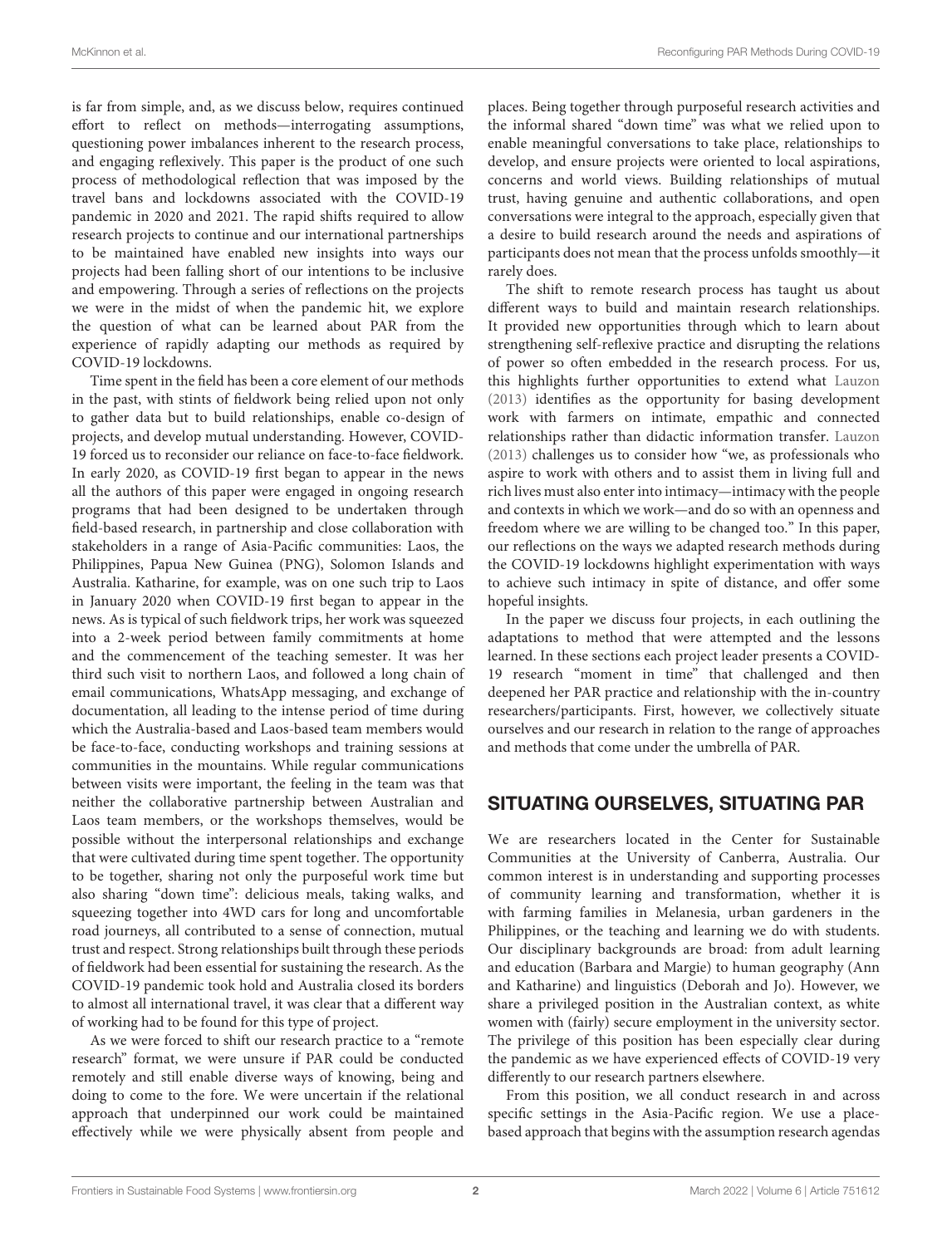should be informed by participants' deep understandings of their context [\(Genat, 2009\)](#page-9-2). We seek to embed ourselves in place-consciousness that recognizes that the "rooted experience of people has both a spatial and temporal dimension... and therefore must include consciousness of the historical memory of a place, and the traditions that emerged there, whether these have been disrupted or conserved" [\(Gruenewald and Smith, 2014\)](#page-9-3). As researchers who live and work in Australia, this consciousness is apparent in efforts to acknowledge with gratitude our relation to place as Country, the Aboriginal English term that denotes an understanding of Country as an interconnected, interdependent and entangled co-becoming in place (Country et al., [2015\)](#page-9-4). While we seek to honor Country, begin from placeconsciousness, and be directed by the research participants, in practice the institutions and funding models with which we work sometimes make this difficult, as the examples below will elaborate. Nevertheless, PAR, especially PAR that emphasizes place conscious engagements with power (Gruenewald and Smith, [2014;](#page-9-3) [Mason, 2015\)](#page-9-5), provides a recognized framework through which to work toward research that is led by people in place.

PAR as a general set of approaches emerged from the work of [Freire \(1970\)](#page-9-6) and [Fals Borda and Rahman \(1991\)](#page-9-7) in Latin America in the 1960s and 1970s. Shared across the field is a commitment to research agendas driven by social justice concerns, and to methods designed to harness the transformative and performative potential of the research process in order to enact change during research, rather than just relying upon research findings to inform future change (Carr and Kemmis, [1986;](#page-9-8) [Chevalier and Buckles, 2013\)](#page-9-9). Some of the common elements to PAR are that it involves learning cycles of engagement and reflection that are place-based and informed by an emancipatory ethic.

The examples we discuss below fit within this tradition but are also informed by critical and post-structural feminism, postcolonialism, and the growing area of decolonizing methods. Both feminist and postcolonial thinking provide direction to an approach that resists the universalizing impetus of much social science and seeks to deliberately uncover the heterogeneous knowledge and experiences that sit outside dominant ways of knowing, being and doing (see for example [Gibson-Graham,](#page-9-10) [2006;](#page-9-10) [de Sousa Santos, 2014\)](#page-10-0). It is an approach that resists a simplistic emancipatory framing of PAR and the paternalistic overtones that come along with the idea that some people in the world need emancipation, while others are equipped to grant it to them. In contrast, we prefer to align our approaches with the idea that any such movement toward transformation must be mutual, using knowledge and solutions co-created by researchers and participants. As [Askins \(2018\)](#page-9-11) notes, in valuing the voices of our participants and pursuing an understanding of shifting and complex subjectivities, we are enacting an ethics of care as researchers.

Enacting such an ethic involves de-centering Eurocentric modes of thought and making space for diverse ways of knowing being and doing, and is far from easy [\(de Leeuw and Hunt,](#page-9-12) [2018;](#page-9-12) [Cammock et al., 2021\)](#page-9-13). As [Smith \(2012\)](#page-10-1) reminds us, the very institutions that enable our work to take place also impose expectations and processes that continue to privilege dominant epistemological and ontological norms. Research practice thus inadvertently continues the process of colonization because it remains based in Eurocentric principles and values [\(Wright,](#page-10-2) [2011\)](#page-10-2). While PAR has become widely accepted as "an inquiry paradigm that engages local insiders' perspectives and affirms the local cultural context" [\(Blodgett et al., 2011\)](#page-9-14), this is different from decentering Eurocentric epistemologies. However, the learning cycles of PAR do make space for researchers to learn and be challenged in and through our relationships with partners and participants.

The examples discussed below offer insight into one moment in this learning cycle. Each example adds a new layer of complexity to the ethics of care that we aspire to in our research. Each summary presents new understandings that emerged in which our previous practices or procedures may have fallen short of our aspirational ethics of care and/or offered opportunities to shift methods that more closely matched our intentions.

In structuring our reflections, we look to [Genat \(2009\)](#page-9-2) who proposes a practice framework for PAR that puts in the center the nature of the partnership between researcher and participant. Genat framework [Genat \(2009\)](#page-9-2) consists of seven key considerations:

- 1. Establish reciprocity and an equal relationship of trust with the key group of research participants,
- 2. Collaboratively develop a research project that is valued and of benefit to the key group of research participants,
- 3. Build solidarity around a research question significant to the key group of research participants,
- 4. Acknowledge, respect, value and privilege local knowledge,
- 5. Facilitate learning and develop local capacity,
- 6. Bring a self-reflexive component to practice by consistently interrogating standpoints and use of power along the dimensions of gender, race and class, and
- 7. Ensure emergent representations are credible with the key group of research participants.

As COVID-19 forced us to reconfigure our place-based research, one of the major emerging concerns was how to maintain relationships. In the examples below, we use [Genat](#page-9-2) [\(2009\)](#page-9-2) framework as a touchstone, guiding our reflection on the challenges to participatory practice during COVID. The reflections were gathered in conversation with each other, through email, phone or internet conversations with in-country partners and in Margie's case, by a survey of research participants. A set of shared themes emerged, showing us that as relationships were reconfigured at a distance, what also had to be reconfigured was power, positionality, and capacity within those relationships. As the process unfolded, each researcher learned more about how to enact the kind of participatory research they aspired to—one based in reciprocity and trust, shared ownership, collaborative, and self-reflexive learning.

Each of the reflections and PAR insights below has been written by the researcher leading the project. In the first section, Deborah reflects on the role of transparency in building and maintaining relations of trust; in the second section, Jo discusses the rewards of transferring ownership and leadership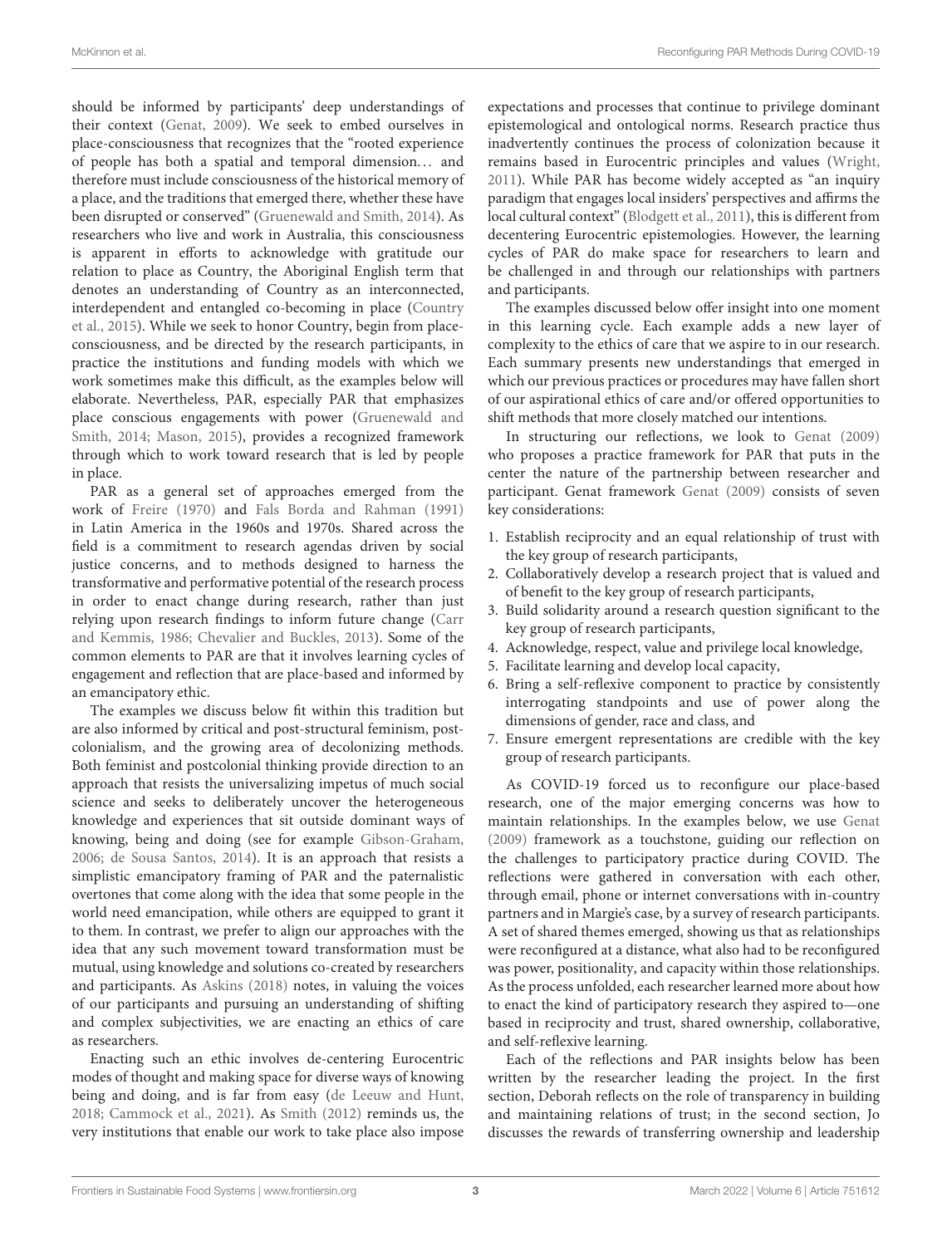to in-country partners; in the third section, Ann focuses on the capacity to extend connection, care and collective action at a physical distance; and in the final case study section, Margie explores the place of self-reflexive co-creation of knowledge through collective interrogation of stereotypes and bias.

# RECONFIGURING RELATIONS OF TRUST AND TRANSPARENCY

Our first example from Deborah's research in the Solomons Islands shows how the design shifts needed to negotiate research at a distance enabled new ways to increase the depth of trust and relations of reciprocity. The project, "Improving agricultural development opportunities for female smallholders in rural Solomon Islands", explores opportunities to improve agricultural livelihoods and sustainable food systems for subsistence and semi-subsistence farmers. In collaboration with three Solomon Islands partners, the project assesses how to adapt the Family Farm Teams approach [\(Pamphilon, 2019;](#page-9-15) [CSC, 2021\)](#page-9-16) to the Solomon Islands context. The Family Farm Teams approach was developed through action research for development in PNG to develop the business acumen, skills and knowledge of semi-subsistence women farmers and their households to build sustainable agricultural livelihoods in a gender equitable and effective way.

The pre-COVID design of the Solomon's project relied on frequent international travel to spend time with partner nongovernment organizations (NGOs) in Honiara and support the development of relationships between community-based team members and the NGO project officers. Significant levels of trust existed between community members and Deborah because of decades of linguistic research and time she had spent in their community. This provided a level of confidence, but not certainty, that as a research team they could work well together, develop trust, and respect and value local knowledge.

At the same time, as a funded project in its initial stages, some aspects of the project lacked transparency. These issues may have been overcome through time spent in the field, but COVID-19 created a different kind of opportunity to work collaboratively and increase levels of understanding about the interconnection of project activities, and the importance of different voices, during various project stages: planning, training, evaluation, and reporting. The shift to a remote research format required greater reflection on how to ensure that all team members could contribute to as many aspects of the project as possible. To achieve this, the project needed to make transparent how the voices of all team members play a role in the success of the project.

One adaptation was the development of a "living document" addressing all aspects of evaluation and collection of research data that the project team (including NGO partners and community members), could think of. The document included information about who collected or contributed the information. For example, community team members were asked to record their thoughts on a mobile phone during the training week so that the team could identify challenges and successes from their perspective. The document describes how information may be used, letting contributors know that their comments may be included in a report to the funding body. It outlines different communication channels, actors, and processes of providing feedback that can contribute to the sustainability of the program [\(Servaes et al., 2012\)](#page-10-3).

The document also sets out the relationships between activities. For example, a daily evaluation activity that collected gender-disaggregated information by asking participants to drop stones into a culturally significant basket to indicate their preferred activity was then recorded in a written report. The written report, along with photographic evidence of the activity, was incorporated into a report to the funding body. By writing everything down in one shared document, the project team had to consider numerous ways that information can be collected. For example, a checklist was used to ensure that different languages were included in data collection and evaluation. It provided a way to make visible to all that different modalities are used, e.g., culturally appropriate activities like counting with objects (stones) as opposed to numerals (1,2,3), and made explicit the workflow and connections between project stages. The document speaks particularly to Genat view of PAR [Genat \(2009\)](#page-9-2) as something that provides "clarity about the form of the data, how it will be evoked, recorded, analyzed, interpreted and written up, and by whom."

The document also highlighted and encouraged the use of different languages in the project. It specifies that participants should be able to use their preferred language and that written and oral activities and feedback are valued. Working within PAR should demonstrate a commitment to valuing and supporting local knowledge. As [Bearth \(2013\)](#page-9-17) notes, it is important to use the "appropriate" language in development projects. The "appropriate" language does not need to be the local language, but the local language cannot be ignored. Although English is one of the official languages, and the language of education, in the Solomon Islands, it is not the language through which people express their culture and beliefs.

Developing and working with this document impacted aspects of the project workflow. It initially required time to write down a guide to training in workshops, how training activities can be evaluated, and how participants and project team members could provide feedback and contribute to the research. Without COVID-19, these things would still have happened, but we would have relied much more on discussions in the field. Instead, many things that would happen in the field had to be considered and planned for ahead of time.

An evaluation of the document by two capital city-based project officers was undertaken on completion of the Family Farm Team training modules in late 2021. The feedback confirmed that the working document was a useful tool for capacity building of trainers. Of note, the document was used differently by the two project officers, reflecting their roles. One said that the document was not used in the planning stage and the other more senior officer said it was important in the planning stage. Their feedback included suggestions about what could be added to the document and how it could be used by the community-based team members. The final document, then, will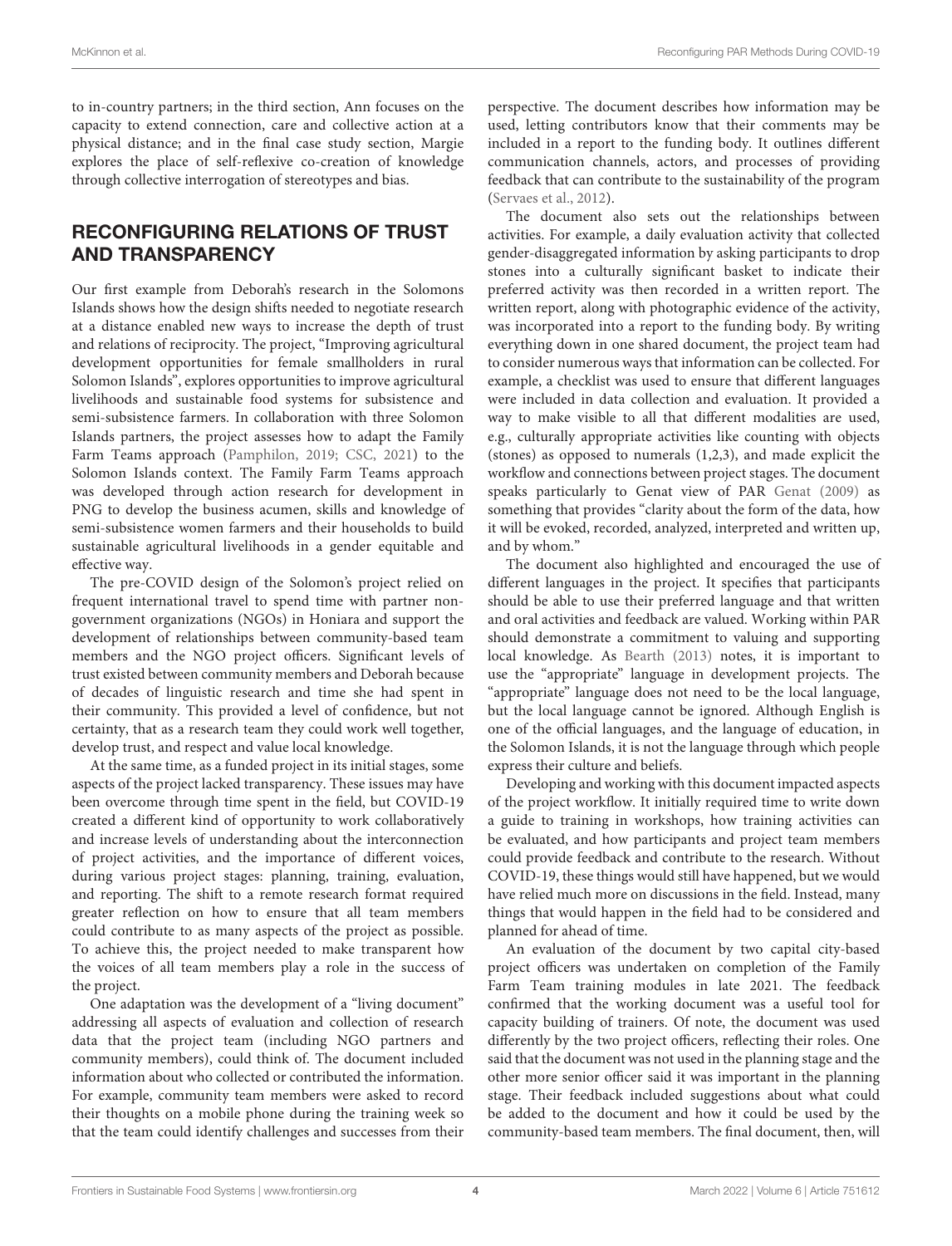reflect a collaborative process, leading to something that can be used in future training, regardless of whether all research team members are in the field. The use of the document by all research participants demonstrates our relationality and further supports our trust in and understanding of the roles and voices of all research participants.

#### Lessons to Take Forward

COVID has shifted the responsibility of the day-to-day logistics of the project firmly to the project team in the Solomon Islands. Deborah summed up her experience by saying that while she could not be in the place, she knew what the place was like and, together, they developed interdependent ways of working that reflected their place, its richness, and constraints. The introduction of the living document offered new ways to incorporate and encourage the knowledge, voices, and language of the community in the processes and outcomes of the project—extending the capacity to privilege local knowledge in the way [Genat](#page-9-2) [\(2009\)](#page-9-2) advises.

Because of COVID-19, and the design shifts required as a result, we are learning more about the inequities embedded in the research process and the administration of projects. Deborah's reflections on her project in the Solomons show how communications strategies can support the work of establishing "reciprocity and an equal relationship of trust with the key group of research participants" [\(Genat, 2009\)](#page-9-2). COVID-19 is revealing the extent to which there is still more room to give ownership of projects to partners and participants in country. In the example below, Jo explains how complementary learning has emerged from her work in PNG, in this case as the changes made in response to the pandemic increased local ownership of the project.

# SHARING CO-DESIGN, OWNERSHIP AND **TRUST**

The project, "Gender equitable agricultural extension through institutions and youth engagement in Papua New Guinea", began just 4 months before the COVID-19 pandemic restricted international and national travel. To help build sustainable local farm food systems, this project was designed to strengthen PNG women farmers' and youth engagement in managing equitable workloads and decision-making on their family farm.

The project also explores challenges and successes in building gender equitable approaches within PNG churches and aims to further understand the agricultural aspirations of PNG youth. The project applies a PAR process that uses youth participants' own knowledge, lived experience, concerns, language and culture to, as much as possible, build a genuine and authentic research collaboration [\(Anyon et al., 2018;](#page-9-18) [Bettencourt, 2020\)](#page-9-19).

Jo is the Australian-based project leader and the project team includes an in-country project leader based in Port Moresby and two provincial project coordinators in East New Britain (ENB) and in Western Province. Like the Solomon Islands project discussed above, the original co-design of the project included frequent international travel for training and research but during 2020 the team had to make rapid project design shifts to ensure the project could continue. The in-country team took on aspects of the project that were going to be conducted by Jo, learning new skills required to do the bulk of the research and training, as well as the monitoring and evaluation required by the funding body. Below Jo discusses the process through which the project team co-created a new way to undertake the planning, preparation and delivery of a fundamental project activity and the challenges they faced in doing so.

The project is trialing an adaption of the Family Farm Team approach (referenced in Deborah's discussion above) with youth and their families in ENB as well as developing a "Youth as Change Agent" program to help further engage youth in the future of agriculture in a manner that is appropriate for them and their families. A Youth Advisory Committee, co-chaired by two youth (one female and one male) was established to inform and guide the project team and to ensure the project's activities are grounded in local customs, language, and practices. The community expectations were that the committee would meet regularly with the ENB project team, with a formal annual meeting held during which the committee would advise the project team of project adaptions, challenges and successes. The committee requested that Jo facilitate the annual meeting as the project leader. However, COVID-19 travel restrictions prevented her travel to PNG for the 2021 annual meeting. Through much team discussion and consultation with the committee members, it was agreed that the in-country project leader and ENB Coordinator would facilitate the meeting and collect the relevant data and advice from the committee members. A new date was arranged, and new materials were jointly prepared. Unexpectedly, PNG implemented a State of Emergency, which meant the in-country project leader could not travel from Port Moresby to facilitate the meeting, so it had to be postponed again. Once the travel restrictions eased, the team set a new date, but the week before the planned meeting, the in-country project leader contracted COVID-19 and could not travel. At the same time, government restrictions that no more than ten people could gather meant that the whole committee could not come together in one place. The project team agreed they could not postpone the annual meeting for a third time, so the Australian and ENB team co-designed a new delivery method so the meeting could go ahead.

Through much discussion, via email, Zoom, phone and WhatsApp, Jo and the ENB coordinator designed a meeting format that would satisfy the communities' expectations and meet the project's requirements. Due to the restrictions on numbers of people allowed to gather, they decided to meet with the committee members in their own districts, which meant holding four separate meetings. Their negotiations relied upon a sense of trust and support of one another, and on the ENB coordinator being willing to take on more responsibility and leadership.

Whilst the ENB coordinator agreed that she would facilitate the meetings and collect the necessary data, she was nervous as she had not led a meeting like this before. She needed support and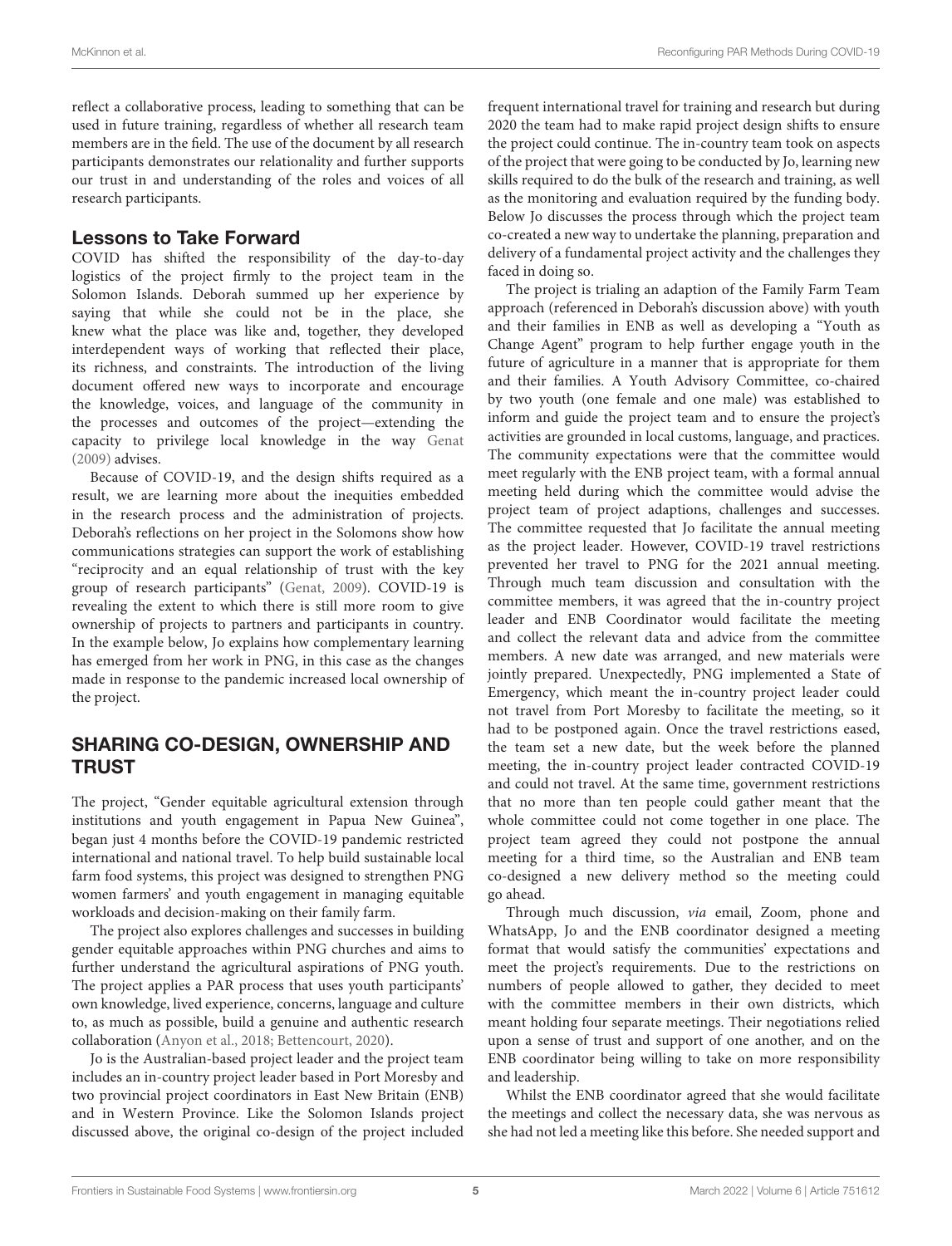training on how to facilitate such a participatory meeting. Jo and the coordinator worked together in an intensive and collaborative manner online, over several days to develop appropriate meeting materials and videos and to ensure the coordinator felt confident and prepared for her new role.

Finding a solution to allow Jo to "take part" in the meetings was a further challenge as internet access was limited. After much discussion and negotiation between the ENB coordinator and Jo, they created videos in which Jo "spoke with" participants at the meeting, as the participants expected. This included Jo speaking directly to the committee about the project's activities, progress, and outcomes to date. These videos were embedded in a PowerPoint presentation so the ENB coordinator could play the videos/slides as if Jo was speaking directly to the participants and included a conversational component in which Jo would say something in the video, and the coordinator would offer a live response. This required joint planning and design through online discussions and practice so the coordinator could facilitate the meeting in a confident, constructive and participatory manner.

The outcome of the design shift was that the meetings were held in four remote districts of PNG with no internet connection; the necessary advice to progress the project was received; and the communities' expectations of an annual general meeting were met, all whilst abiding by the COVID-19 restrictions. In the process, the ENB project coordinator took on a greater sense of ownership of the project, expressing a sense of empowerment and importance.

#### Lessons to Take Forward

The COVID-19 adaptions co-designed for this project helped the research team to reconsider the role of the project leader and that of the in-country project team. During the initial project design, Jo and the in-country project team planned to do much of the research together, whilst having distinct roles. However, COVID-19 travel restrictions meant that they had to let go of some of their research preferences and learn new skills whilst finding new ways to maintain and strengthen the relationship of mutual trust. The in-country project team rapidly learnt new skills, including leadership, data collection and training, so they could undertake more of the role that Jo would have fulfilled if travel had been possible. Jo had to shift to more of a project management role, rather than researcher, whilst building the team and supporting a process of building mutual trust with new staff. In the process the whole project team became invested in a core component of [Genat \(2009\)](#page-9-2) framework through facilitating learning and developing local capacity founded on a strong collaborative, trusting relationships.

Through the process the in-country project team has been able to take more ownership of the project, make decisions on the go and adapt the project to suit the place, language and culture of the people they are working with, and all know and trust that the decisions made on the fly are respected by the wider team. The relationship they all had built prior to the COVID-19 challenges was strengthened in ways that they did not predict or realize was needed, and as such illuminated the importance of working within the spirit of negotiation and interdependence.

In the next project example, Ann further explores how an online environment can foster relations of care and nurture moments of collective action.

# BUILDING CONNECTION, CARE, AND COLLECTIVE ACTION AT A PHYSICAL **DISTANCE**

Ann has been partnering with Philippines-based researchers and neighborhood-based food provisioning projects in Manila and Mindanao since 2008. In 2018 she began working with Filipino colleagues in The Global Garden Project which was established as a research collaboration promoting peer-to-peer links between neighborhood food provisioning efforts in Mindanao, The Philippines, and Canberra and the Capital Region, Australia. The vision of Global Garden is to be a research space across time and place where ideas, resources and skills are shared and learning across socio-cultural and economic difference occurs. Global Garden is also about working "in place" to enhance food security and nutrition through promoting vegetable production and consumption. It aims to create opportunities for community learning, for reconnecting people with their food and with sustainable agroecology practices, and for improving livelihood and health outcomes. These opportunities had been structured around targeted face-to-face workshops, for example, to map urban food production sites. When COVID-19 first started to take effect globally and severe lockdowns began in Mindanao, Global Garden researchers paused to take stock and reconfigure the project's research design considering the pandemic. This has meant an ongoing and evolving effort to shift the research design. Below, Ann explores one design shift of the Global Garden Project, namely, using social media to extend capacity for connection, care and collective action at a physical distance.

Prior to 2020, Global Garden had been using Facebook as a way of tapping into existing networks and education efforts across government, non-government and community sectors in Mindanao. Facebook Messenger was also used by the project for communication between the research team members in Australia, Ethiopia and the Philippines, and among the core group of stakeholders that formed a group in 2019 in Mindanao. However, COVID-19 restrictions to working in place physically prompted reconsideration of how Facebook and Messenger might be used more strategically to grow new practice in vegetable production, consumption and marketing while at a physical distance.

In the Philippines, communication through smartphones using Facebook and other social media networking platforms is ubiquitous. Things go viral quickly and effectively. On the 14th April 2021, for example, a bamboo food cart stocked with vegetables, and other gifted foods was placed on a street corner in Manila with a handwritten sign in Tagalog: "Magbigay ayon sa kakayahan, kumuha batay sa pangangailangan" which translates as: "Give according to one's ability, get according to one's need", a sentiment inspired by the writings of Karl Marx. News of this food provisioning cart was posted and re-posted online and dubbed a community pantry. Three days later, over 44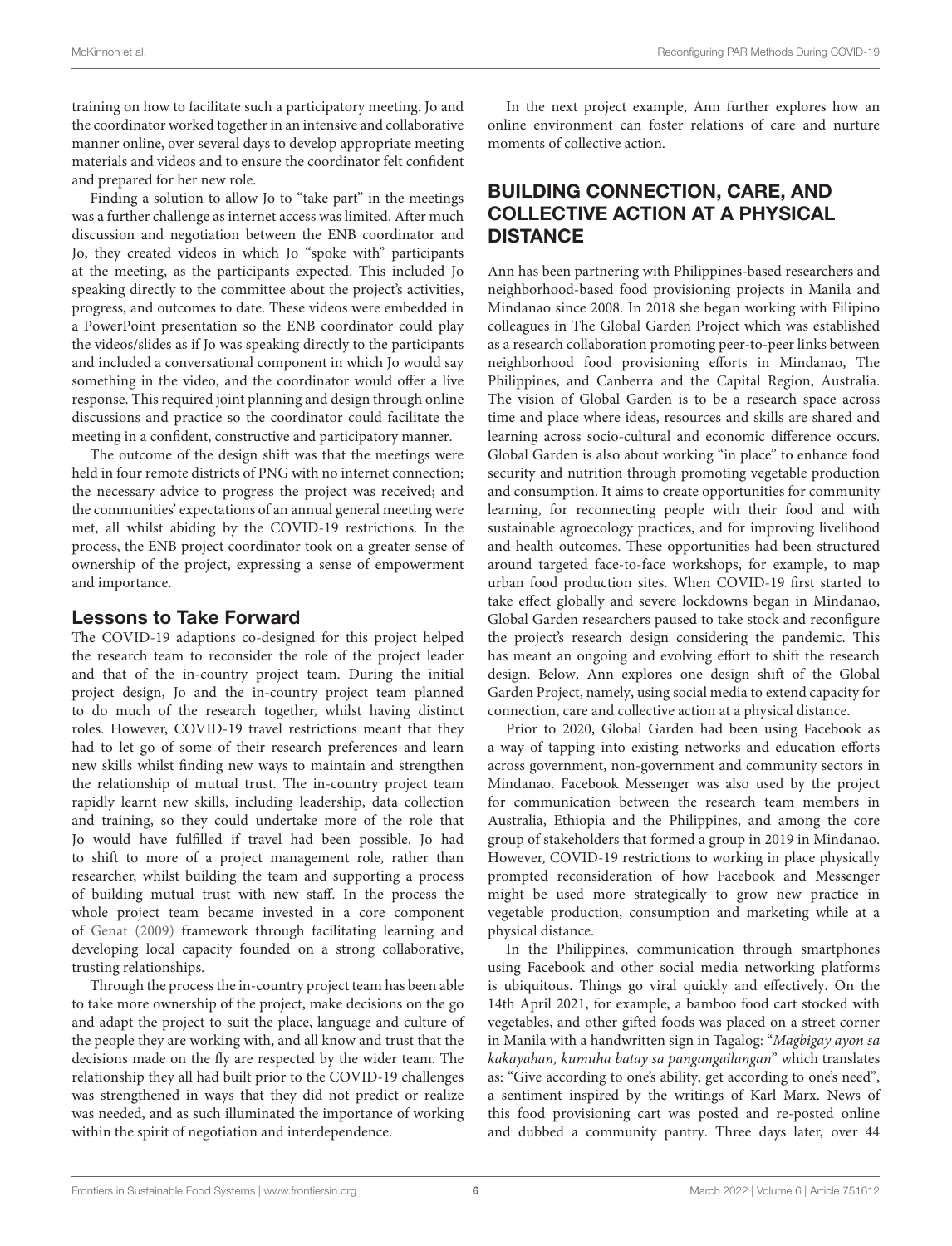similar community pantries had sprouted up across Manila and as far south as Mindanao. A month later there were over 800 pantries across the Philippines and a crowd sourced digital map that helped people locate them [\(Mongaya Global Voices Blog,](#page-9-20) [2021\)](#page-9-20). In a context where social media is already widely used, community initiatives like this prompted the Global Garden team to consider how they might better utilize it as a conduit for supporting food systems innovations at a physical distance.

Ann struck up a Messenger conversation with Global Garden team member Jimboy Eugenio who works for the Department of Education promoting food and nutrition security in Cagayan de Oro. Jimboy identified several things. First, social networks enable a globally connected community of practice across difference to coalesce around what Jimboy described as "common advocacy". Jimboy has had the opportunity to travel to see food systems innovations in Cuba and The Netherlands and to work with researchers from Australia, Canada and Germany, and he has prioritized staying connected to the global research community he has met along the way. He maintained knowledge sharing with this community through Facebook and he was motivated by being connected to it, as something bigger than his own efforts. Second, Jimboy and other Global Garden researchers are champions of the project vision and use Facebook and other social media platforms to promote food security activities like vegetable gardening in the belief that their advocacy will lead to new practice. Third, specifically in response to the pandemic, Jimboy saw his promotion of food gardening and provisioning as a mental and physical health strategy that could help divert people away from their sense of hopelessness and the dire situation they found themselves in economically (personal communication, Jimboy Eugenio, 28 May 202[1](#page-6-0)).<sup>1</sup>

The work undertaken by Jimboy and others in the Philippines to utilize social media for knowledge-sharing linked together a geographically distant network of urban food producers at a time when the Philippines was hit hard with economic impacts of the pandemic. Many companies, factories, and business establishments had to close, and unemployment levels had hit a new high. COVID-19 heightened existing challenges among people already politically, economically, socio-culturally marginalized. Sadly, places like Cagayan de Oro saw a rise in suicide and suicidal attempts. Jimboy reflected that in the previous year, Mindanao had experienced frequent cases of suicide and suicide attempts:

This might be because of the effect of the pandemic. A lot of people were displaced from work and were affected by the economic impact of COVID-19. I used the social media, in my own effort, that maybe I could share some motivations to the people. I would like to stress to them that by doing gardening at home and rearing some livestock and poultry animals would help them divert their hopelessness during the pandemic. I would like to emphasize to them that by getting busy with the backyard garden and raising backyards animals for food and income generations, that would help them stay at home with a purpose rather than going outside risking themselves be infected with the virus.

For Jimboy and the Global Garden Project work in Mindanao COVID-19 presented new opportunities to facilitate learning and local capacity to grow food at home. PAR at a physical distance entailed helping people stay at home with a purpose and supporting their wellbeing. Social media networks provided a conduit for support and collective wellbeing so that even when people were physically isolated, they were virtually connected, and felt as though they were part of collective effort, generating a sense of empowerment beyond the present challenges.

### Lessons to Take Forward

The pandemic has shone a different kind of light on working "in place" and the importance of place-based participatory action in fostering interdependence and relationships of care. The community pantries and the promotion of home and neighborhood food provisioning during COVID-19 played an important role not only in sustaining people's mental and physical wellbeing, but also connecting people through collective action. Facebook and social media communication have become a mechanism by which, in [Genat \(2009\)](#page-9-2) terms, acknowledging, respecting, valuing and privileging local knowledge and action has occurred and developing local capacity for action has been enhanced by connectivity online to an international network. In response to COVID-19 restrictions to face-to-face gathering social media tools came into their own to fulfill the aims of the Global Garden Project and support urban food provisioning.

Below, Margie reflects on how the shift to online engagement carried additional, unexpected benefits as a result of the sense of solidarity and accompanying opportunities for collective self-reflexivity.

# ENABLING COLLECTIVE SELF-REFLEXIVITY

This research differs from the examples above as it is a project not directly engaged in work on sustainable food systems, but around broader issues of cross-cultural understanding and intercultural dialogue, both concerns central to PAR as we understand it. Margie's project is in education research and is part of a PhD working with Australian-based pre-service teachers to explore what culturally responsive practice looks like following a cultural immersion trip to China. The focus of the work is on how to widen the capacity for an openness toward the diversity of doing, being and thinking aligned to culturally responsive teaching and critical pedagogy [\(Freire, 1970\)](#page-9-6). In line with the action and reflection cycle of PAR, the original design was intended to facilitate transformation through the research process for both the participants and researcher. The original design involved semi-structured interviews with 22 participants who had traveled to China on immersion tours. Face-to-face focus groups using participatory photo elicitation were planned to continue the students' in-country dialogic reflection, when local cases of COVID-19 led to the closure of the university campus. This

<span id="page-6-0"></span><sup>&</sup>lt;sup>1</sup>Jimboy was given the opportunity to review his comments in this paper and has given his full permission to be quoted here.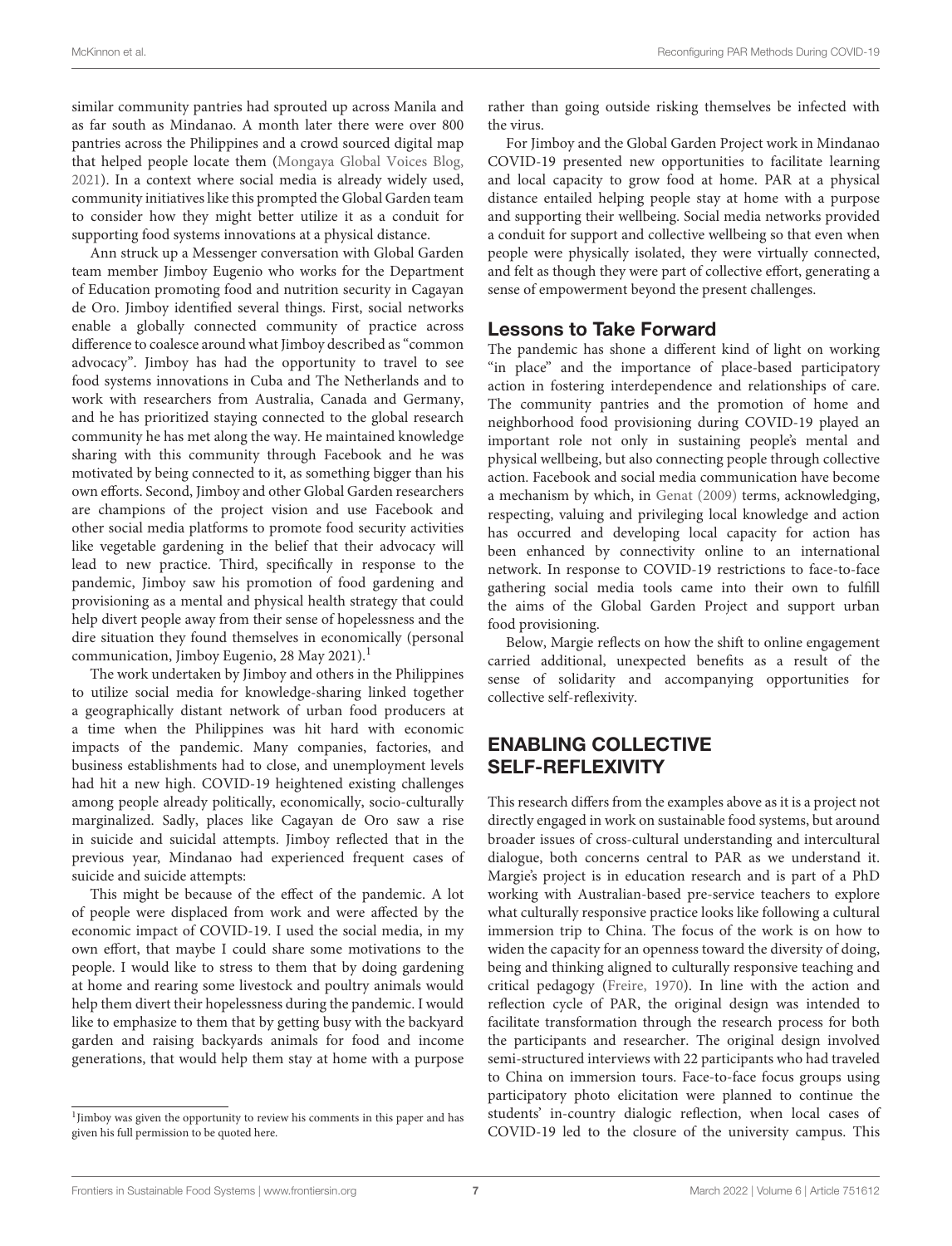required a swift move online, and a steep learning curve as Margie attempted to create an online space that would still provide a platform for authentic relationship-building dialogue.

Surprisingly, holding the focus groups online via Zoom worked well to establish reciprocity and an equal relationship, as [Genat \(2009\)](#page-9-2) recognizes is a priority in PAR research. This was confirmed by a short survey with participants in which all respondents rated the experience "good" or "excellent" in terms of effectiveness and ease of communication. In the interviews, participants spoke about how the shared experience of lockdown enhanced the sense of solidarity felt by the group. As this was at the beginning of lockdown**,** participants were missing their normal day to day human contact and had not yet experienced the exhaustion from continuous online conferencing, now known as "Zoom fatigue" [\(Fauville et al.,](#page-9-21) [2021\)](#page-9-21). This shared experience of isolation and disruption to normal routines was an easy introductory discussion topic that quickly established rapport and reciprocity. It was evident from the level of engagement that the group leaned into the sharing of different experiences of frustration at being restricted in their movements or conversely, the relief at having time to slow down. In common with the participants, Margie too was finding it hard to adjust to the "new normal," (working from home, teaching online) and feeling apprehensive about the future. The solidarity that had been initiated within the group on their trip to China was therefore reinforced during the focus groups by the shared experience of the isolation and frustration associated with the pandemic.

The use of photo elicitation was a significant contributing factor to the enthusiastic communication which quickly developed in the focus groups as well as the opportunity for critical reflexivity. Photo elicitation, a participatory visual methodology which utilizes images to generate discussion, was chosen for its ability to enrich data due to increased communication and collaboration [\(Pain, 2012\)](#page-9-22). Visual methodologies have been shown to enhance relationships in qualitative research due to rapport building, expression of emotions and to encourage reflections. These benefits were evident in the rich conversations and reflections focused on the images presented in the focus groups which proved to run smoothly online. Participant generated images were used, with each person selecting two photographs from their trip to illustrate something they felt was surprising and something that was challenging during their immersion experience in China. The use of the photo elicitation method was able to recreate a level of informality which is often available with face-to-face meetings through storytelling, a meaning making mechanism, allowing people to express ways of knowing and being [\(Lewis,](#page-9-23) [2011\)](#page-9-23). Each narrative initiated free-flowing conversation, adding both depth of understanding and added information to the data from previous interviews. As the participants ruminated on the photos, Margie felt able, as the researcher, to relinquish control, which served to help eliminate the power imbalance which she strives for as a critical researcher [\(Gomez, 2020\)](#page-9-24). She was able to sit back and witness the participants take advantage of the opportunity to hear both alternative or confirmatory viewpoints on similar experiences.

During the focus groups, the sharing of stories provided an opportunity for critical reflexivity and an opportunity for both participants and researcher to reflect on and shift previous assumptions and biases. This was intentional as part of decolonizing research that encourages recognition of power imbalances and attitudinal change [\(Young, 2016;](#page-10-4) Thambinathan and Kinsella, [2021\)](#page-10-5). Participants examined their pre-existing assumptions and biases as they reflected on their experiences in China, and, as in Genat framework [\(Genat, 2009\)](#page-9-2), participants displayed this self-reflexive stance as they contemplated their changing assumptions about race. These conversations added layers to what they had learned on the trip and to how they were applying that knowledge to their lives and teaching back home. The self-selected photos and lack of coercion involved in this method created a relaxed environment where participants could be open to alternative points of view and acted as a trigger for reflection and transformation.

Surprisingly, conducting the focus groups online turned out to offer benefits and possibilities for both the researcher and participants. The first of these advantages was evident in terms of the temporality through which the research unfolded, and understandings were built. The convenience of organizing a time to conduct the groups was expediated by the time saved on travel and the irrelevance of geographical location. Participants were able to locate and share their digital photos quickly while narrating their story and parents with young children found the online meeting to be an easier commitment. Another unexpected benefit of the online platform was the opportunity for Margie to view body language and facial expressions during analysis of the recording. Although interpreting body language was identified by participants as one of the challenges of the online platform, conversely, one participant claimed the relative ease of concealing body language when disagreeing to be one of the benefits.

# Lessons to Take Forward

Despite the fact that all participants rated the online focus groups highly in terms of practicality and ease of communication, the majority would have preferred to meet face-to-face. The drawback of the prospect of missing social cues online and the less natural flow of communication were challenges cited by participants in the post research survey, as well as their concern with talking over the top of others. Notably, one participant preferred the online space, as they were more comfortable with vulnerability at home than in an unfamiliar space during a faceto-face meeting. The ease of communication when transitioning online was certainly assisted by the fact that participants and researcher came from similar cultural backgrounds and were fluent English speakers.

The relative ease and speed of the transition online and the quality of the conversations with participants in the online space was both surprising and a powerful learning experience and demonstrated the potential of online photo elicitation for critical participatory research. The foundation of solidarity provided by shared experiences of COVID-19 lockdowns reinforces how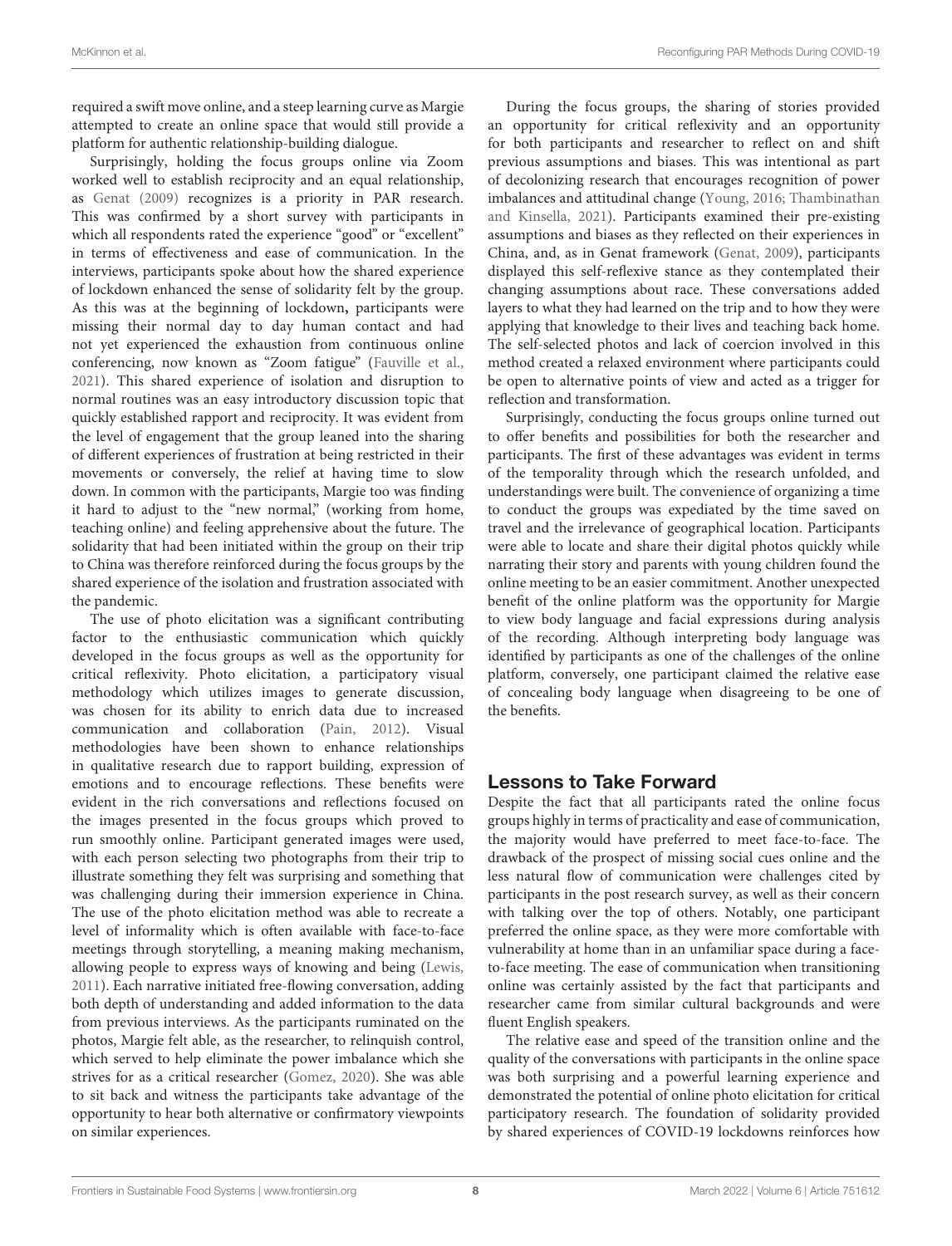important solidarity remains in enabling a collective selfreflection process [\(Genat, 2009\)](#page-9-2), and teaches us that it can be achieved in an online environment.

# CONCLUSIONS AND NEXT STEPS

As we alter research designs in response to travel bans and the loss of face-to-face relationships and connections, we are learning a great deal about what we might want to retain as the pandemic recedes: ways of enacting the research process in solidarity, practices that build transparency, and actions that can engender deeper relations of trust and productively displace the control of project leaders over research procedures. We are aware that further learning awaits us as the projects in which we are engaged reach the stage of generating results, and we grasp for new ways to engage our partners in critical conversations around making sense of what has been learned.

We remain concerned about the degree to which PAR at a distance can enable collaborative and socially critical reflection. The iterative learning cycles of PAR in principle provide a productive communicative space in which all members can contribute their various knowledge and expertise however this does not happen by simply inviting a group to share and affirming their contributions, important though that is. Given the dominance of "deficit-based" understandings of disadvantaged communities and the concomitant inequitable hierarchies of knowledge [\(Chilisa and Ntseana, 2010\)](#page-9-25), the many types of situated knowledge [\(Haraway, 1988\)](#page-9-26) need to be made visible and conceptually accessible to all. The productive sharing of stories and reflections, as demonstrated with Margie's participants, provides hope that PAR at a distance can still create an opportunity for reflexive dialogue [\(Ripamonti et al., 2016\)](#page-10-6). However, we remain unsure how well such tools will work across the cultural and language divides that exist between researchers based in Australia and partners elsewhere. A concern is that without strong collaborative analysis, in-country contributions to a project may become an indigenous "additive" that does not harness the power of indigenous knowledge systems as critical and relevant in their own right [\(Rasool and Harms-Smith, 2021\)](#page-10-7).

The reflections shared in this paper highlight some of the significant learning that is happening as we adapt methods to the conditions of travel restrictions and regional lockdowns, shifting engagement to telephone and online communications while striving to enact an ethics of care informed by critical feminist PAR. For us, face-to-face encounters and shared learning through conversation and relationship building while in the same place has, in the past, been essential. Relationships have been strengthened and nurtured most during the time we could be physically present alongside our co-researchers, partners, and participants. While the disadvantages of shifting to remote modes are apparent, in this paper we have highlighted some of the benefits to our understanding of how to do PAR, structuring our reflections around the PAR framework suggested by [Genat](#page-9-2) [\(2009\)](#page-9-2). In Deborah's case the inability to maintain synchronous communications prompted increased use of documentation that provided new opportunities for transparency and strengthened

relationships of trust. In Jo's case the inability for project leaders to be with partners in the field made space for them to take greater ownership of the research. Both these examples highlight an aspect of research practice missing in Genat framework, that is the governance of research and the methods by which research processes and procedures are managed. Here lie opportunities for enacting solidarity with research participants that we had not been so conscious of in the past.

In Ann's case connecting more with social media networks in partner countries has shed new light on place-based innovations, resourcefulness, and capacities of people to care for each other and to take action in whatever ways they can, in and across place. In Margie's case being forced to move to online platforms created new spaces for more equitable exchange. In both these examples, access to internet-based communications reveals the value of a new set of tools and their potential to offer reprieve from the power dynamics of face-to-face interpersonal communications, and a different conduit for offering support and care within the research relationship. At the same time, such online methods throw up new technical and ethical conundrums [\(Roberts et al., 2021\)](#page-10-8) that must be given serious consideration against the backdrop of a PAR ethics of care. Genat framework, while useful, does not prompt the detailed methodological questions that ought to be addressed in light of these concerns.

While a place-based approach has been important in all the projects we have discussed, the experiences of COVID-19 have prompted us to reconsider the importance of our being "in the place" and instead to consider how we continue to engage deeply with people in place when we are at a physical distance. Our sense of what it means to work in and across place through relationships and our sense of place-consciousness has had to be re-configured. Although we have always sought to work with our local colleagues to understand their place, their strengths and needs and to identify place-based knowledge that could be harnessed in our collaborative work, the pandemic has helped us see some of the limitations of this. As [Gruenewald and Smith](#page-9-3) [\(2014\)](#page-9-3) highlight, our own privilege as Western white knowledgemakers inevitably inflect our interactions in and across place, and we carry that privilege with us when we are present "in the place". Regardless of our intention, this brings with it an imbalanced set of power relationships and privileges certain ways of knowing, doing and being. Whilst the co-construction of knowledge with partners and participants is for the express reason of building power with/by people, we can now more clearly see the complexity of the relational dynamics and the need to be constantly alert to the pervasiveness of colonizing relationships [\(McGregor et al., 2018\)](#page-9-27). Whilst our COVID-19 research adaptations have indeed helped to reconfigure these power dynamics, we are challenged to consider further how we can support our partners in critical PAR that is more deeply "place-conscious".

Overall, one of the most significant outcomes is that COVID-19 travel restrictions have enabled (forced) a greater degree of control over the research to be handed to incountry partners and participants. It has also highlighted some of the key challenges that remain for research that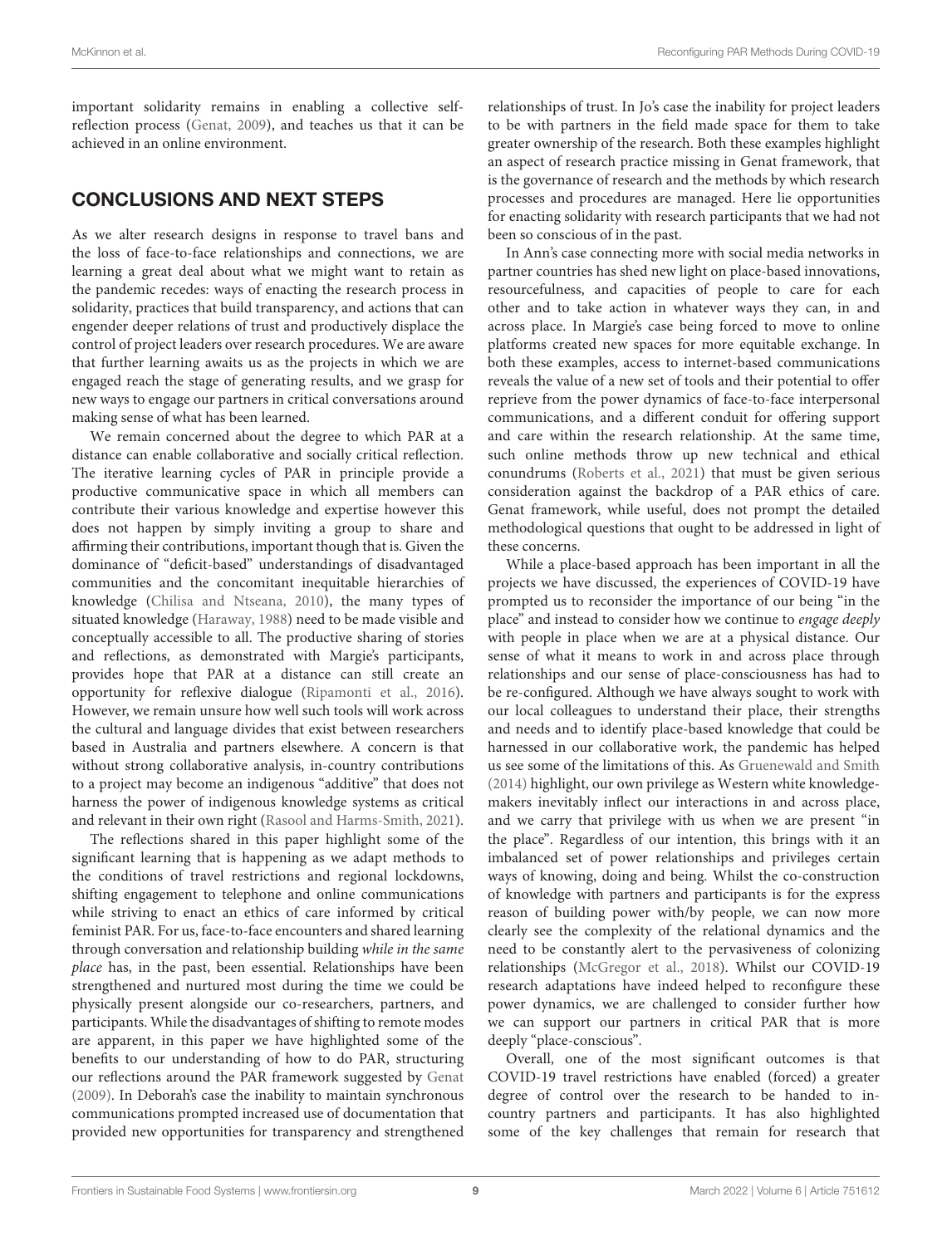is more radically participatory. While the university-based researchers are the ones in charge of reporting, managing the research grants, and finalizing research outputs, there will continue to be considerable limitations to how inclusive or emancipatory PAR can be. Our COVID-19 adaptations have revealed new options for working within the current institutional constraints as we seek to undertake research that will serve local interests and provide research leadership opportunities to local people, particularly in relation to how it is undertaken, and the process of analysis. Our reflections have highlighted that PAR research relationships are complex and dynamic and as such they demand on-going reflexivity, especially in times of challenge. We believe that working within an ethics of care enables mutual learning and reciprocal relationships to develop—essential foundations for research that will make a difference.

### DATA AVAILABILITY STATEMENT

The datasets presented in this article are not readily available because of the ethics conditions.

### **REFERENCES**

- <span id="page-9-18"></span>Anyon, Y., Bender, K., Kennedy, H., and Dechants, J. (2018). A systematic review of youth participatory action research (YPAR) in the United States: methodologies, youth outcomes, and future directions. Health Educ. Behav. 45, 865–878. doi: [10.1177/1090198118769357](https://doi.org/10.1177/1090198118769357)
- <span id="page-9-11"></span>Askins, K. (2018). Feminist geographies and participatory action research: coproducing narratives with people and place. Gender Place Cult. 25, 1277–1294. doi: [10.1080/0966369X.2018.1503159](https://doi.org/10.1080/0966369X.2018.1503159)
- <span id="page-9-17"></span>Bearth, T. (2013). "Language and sustainability," in The Role of Languages for Development in Africa: Micro and Macro Perspectives, editor R. M. Beck (Frankfurther Africanistisch Blatter).
- <span id="page-9-19"></span>Bettencourt, G. M. (2020). Embracing problems, processes, and contact zones: using youth participatory action research to challenge adultism. Act Res. 18, 153–170. doi: [10.1177/1476750318789475](https://doi.org/10.1177/1476750318789475)
- <span id="page-9-14"></span>Blodgett, A. T., Schinke, R. J., Peltier, D., Fisher, L. A., Watson, J., and Wabano, M. J. (2011). May the circle be unbroken: the research recommendations of aboriginal community members engaged in participatory action research with university academics. J. Sport Soc. Issues 35, 264–283. doi: [10.1177/0193723511416984](https://doi.org/10.1177/0193723511416984)
- <span id="page-9-13"></span>Cammock, R., Conn, C., and Nayar, S. (2021). Strengthening Pacific voices through Talanoa participatory action research. AlterNative 17, 120–129. doi: [10.1177/1177180121996321](https://doi.org/10.1177/1177180121996321)
- <span id="page-9-8"></span>Carr, W., and Kemmis, S. (1986). Becoming Critical: Education, Knowledge and Action Research. London: Falmer.
- <span id="page-9-9"></span>Chevalier, J. M., and Buckles, D. J. (2013). Participatory Action Research: Theory and Methods for Engaged Inquiry. London: Routledge.
- <span id="page-9-25"></span>Chilisa, B., and Ntseana, G. (2010). Resisting dominant discourses: implications of indigenous, African feminist theory and methods for gender and education research. Gender Educ. 22, 617–632. doi: [10.1080/09540253.2010.519578](https://doi.org/10.1080/09540253.2010.519578)
- <span id="page-9-4"></span>Country, B., Wright, S., Suchet-Pearson, S., Lloyd, K., Burarrwanga, L., Ganambarr, R., et al. (2015). Working with and learning from Country: decentering human author-ity. Cult. Geogr. 22, 269–283. doi: [10.1177/1474474014539248](https://doi.org/10.1177/1474474014539248)
- <span id="page-9-16"></span>CSC (2021). The Family Farm Teams Program. Available online at: [https://www.](https://www.canberra.edu.au/research/faculty-research-centres/csc/family-farm-teams-program) [canberra.edu.au/research/faculty-research-centres/csc/family-farm-teams](https://www.canberra.edu.au/research/faculty-research-centres/csc/family-farm-teams-program)[program](https://www.canberra.edu.au/research/faculty-research-centres/csc/family-farm-teams-program) (accessed December 23, 2021).
- <span id="page-9-12"></span>de Leeuw, S., and Hunt, S. (2018). Unsettling decolonizing geographies. Geogr. Compass. 12, 1–14. doi: [10.1111/gec3.12376](https://doi.org/10.1111/gec3.12376)
- <span id="page-9-7"></span>Fals Borda, O., and Rahman, M. A. (1991). Action and Knowledge. Lanham, MD: Rowman & Littlefield.

#### ETHICS STATEMENT

The studies involving human participants were reviewed and approved by University of Canberra. The participants provided their written informed consent to participate in this study.

# AUTHOR CONTRIBUTIONS

All authors listed have made a substantial, direct, and intellectual contribution to the work and approved it for publication.

#### FUNDING

The examples discussed in this paper emerge from a range of funded research projects, including Australian Centre for International Agricultural Research (ACIAR) grants gender equitable agricultural extension through institutions and youth engagement in Papua New Guinea (SSS/2018/137), Improving agricultural development opportunities for female smallholders in rural Solomon Islands (SSS/2018/136), and a Tracey Banivanua-Mar Research Fellowship from La Trobe University.

- <span id="page-9-21"></span>Fauville, G., Luo, M., Muller Queiroz, A. C., Bailenson, J. N., and Hancock, J. (2021). Nonverbal mechanisms predict Zoom fatigue and explain why women experience higher levels than men. SSRN. doi: [10.2139/ssrn.3820035](https://doi.org/10.2139/ssrn.3820035)
- <span id="page-9-6"></span>Freire, P. (1970). Pedagogy of the Oppressed. London: Continuum International Publishing
- <span id="page-9-2"></span>Genat, B. (2009). Building emergent situated knowledges in participatory action research. Act. Res. 7, 101–115. doi: [10.1177/1476750308099600](https://doi.org/10.1177/1476750308099600)
- <span id="page-9-10"></span>Gibson-Graham, J. K. (2006). A post-Capitalist Politics. Minneapolis: University of Minnesota Press.
- <span id="page-9-0"></span>Gill, H., Purru, K., and Lin, G. (2012). In the midst of participatory action research practices: moving towards decolonizing and decolonial praxis. Reconcept. Educ. Res. Methodol. 3, 1–15. doi: [10.7577/rerm.357](https://doi.org/10.7577/rerm.357)
- <span id="page-9-24"></span>Gomez, R. (2020). Photostories. Qual. Quant. Methods Lib. 9, 47–63. Available online at:<http://www.qqml.net/index.php/qqml/article/view/588>
- <span id="page-9-3"></span>Gruenewald, D., and Smith, G. (2014). Place-Based Education in the Global Age: Local Diversity. New York; London: Routledge.
- <span id="page-9-26"></span>Haraway, D. (1988). Situated knowledges: the science question in feminism and the privilege of partial perspective. Feminist Stud. 14, 575–599. doi: [10.2307/3178066](https://doi.org/10.2307/3178066)
- <span id="page-9-1"></span>Lauzon, A. (2013). From agricultural extension to capacity development: exploring the foundations of an emergent form of practice. Int. J. Lifelong Educ. 32, 247–266. doi: [10.1080/02601370.2012.736087](https://doi.org/10.1080/02601370.2012.736087)
- <span id="page-9-23"></span>Lewis, P. J. (2011). Storytelling as research/research as storytelling. Qual. Inquiry 17, 505–510. doi: [10.1177/1077800411409883](https://doi.org/10.1177/1077800411409883)
- <span id="page-9-5"></span>Mason, K. (2015). Participatory action research: coproduction, governance and care. Geogr. Compass 9/9, 497–507. doi: [10.1111/gec3.12227](https://doi.org/10.1111/gec3.12227)
- <span id="page-9-27"></span>McGregor, H. E., Madden, B., Higgins, M., and Ostertag, J. (2018). Braiding designs for decolonizing research methodologies: theory, practice, ethics. [Reconceptualizing Educ. Res. Methodol.](https://doi.org/10.7577/rerm.2781) 9, 1–21. doi: 10.7577/rerm. 2781
- <span id="page-9-20"></span>Mongaya Global Voices Blog (2021). Available online at: [https://globalvoices.](https://globalvoices.org/2021/05/05/community-pantries-inspire-hope-amid-pandemic-and-economic-crisis-in-the-philippines/) [org/2021/05/05/community-pantries-inspire-hope-amid-pandemic-and](https://globalvoices.org/2021/05/05/community-pantries-inspire-hope-amid-pandemic-and-economic-crisis-in-the-philippines/)[economic-crisis-in-the-philippines/](https://globalvoices.org/2021/05/05/community-pantries-inspire-hope-amid-pandemic-and-economic-crisis-in-the-philippines/) (accessed December 24, 2021).
- <span id="page-9-22"></span>Pain, H. (2012). A literature review to evaluate the choice and use of visual methods. Int. J. Qual. Methods 11, 303–319. doi: [10.1177/160940691201100401](https://doi.org/10.1177/160940691201100401)
- <span id="page-9-15"></span>Pamphilon, B. (2019). Final Report: Improving Opportunities for Economic Development for Women Smallholders in Rural Papua New Guinea. Available online at: [https://www.aciar.gov.au/publication/technical-publications/](https://www.aciar.gov.au/publication/technical-publications/improving-opportunities-economic-development-women-smallholders-rural-papua-new-guinea) [improving-opportunities-economic-development-women-smallholders](https://www.aciar.gov.au/publication/technical-publications/improving-opportunities-economic-development-women-smallholders-rural-papua-new-guinea)[rural-papua-new-guinea](https://www.aciar.gov.au/publication/technical-publications/improving-opportunities-economic-development-women-smallholders-rural-papua-new-guinea) (accessed February 24, 2022).